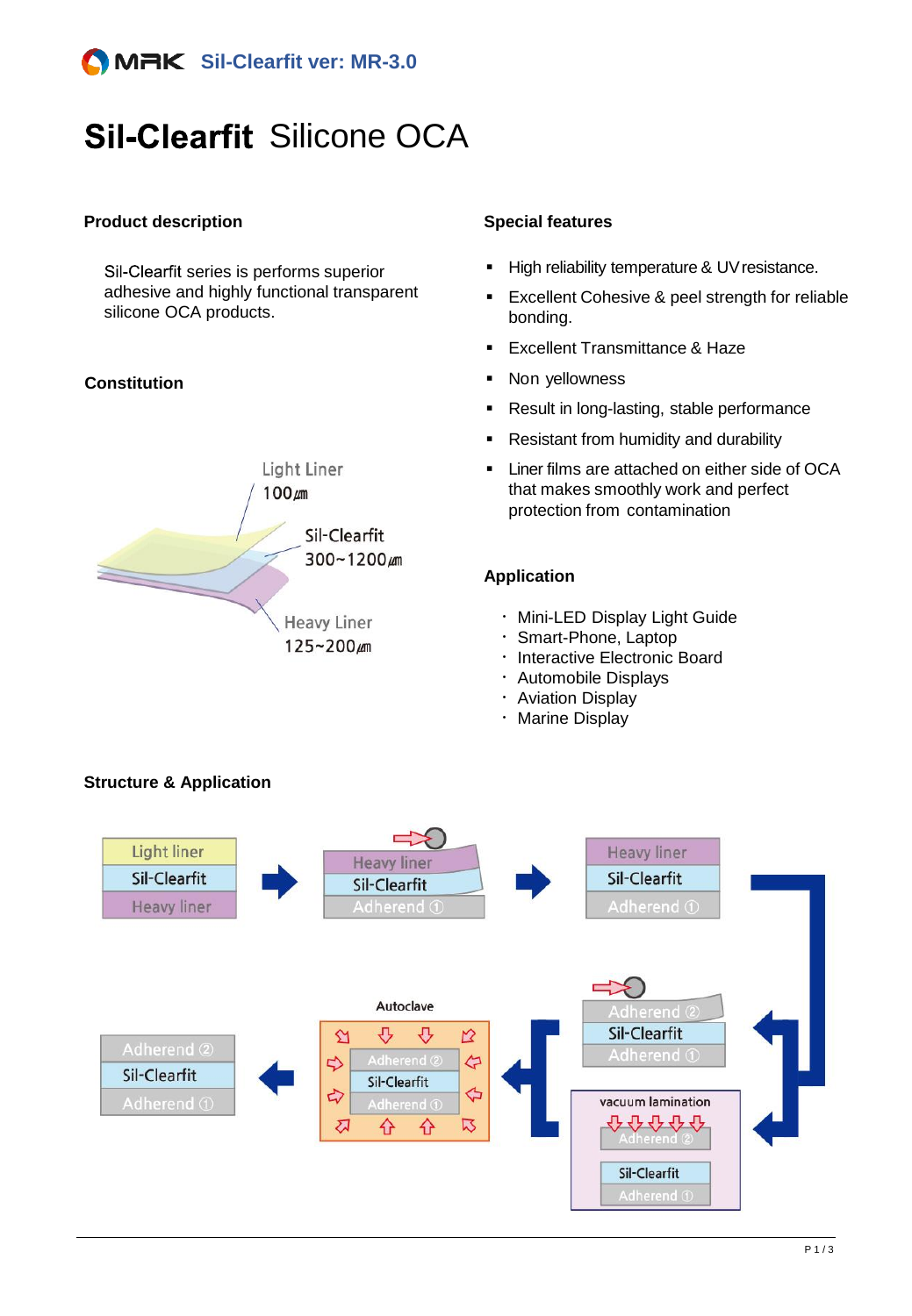#### **Product data**

| <b>Model</b>   | Unit         | Value( $\mu$ m) | <b>Remark</b>  |
|----------------|--------------|-----------------|----------------|
| <b>MR-3030</b> | Sil-clearfit | $300 \pm 30$    | Main OCA Layer |
| Release Liner  | Light        | 100             | Fluoride Type  |
|                | Heavy        | 125             | Fluoride Type  |
| <b>MR-3050</b> | Sil-clearfit | $500 + 50$      | Main OCA Layer |
| Release Liner  | Light        | 100             | Fluoride Type  |
|                | Heavy        | 125             | Fluoride Type  |
| <b>MR-3080</b> | Sil-clearfit | $800 \pm 80$    | Main OCA Layer |
| Release Liner  | Light        | 100             | Fluoride Type  |
|                | Heavy        | 188             | Fluoride Type  |
| <b>MR-3100</b> | Sil-clearfit | $1000 \pm 100$  | Main OCA Layer |
| Release Liner  | Light        | 100             | Fluoride Type  |
|                | Heavy        | 188             | Fluoride Type  |

Custom thickness (300 to 1200㎛) could be customize prior to order.

| <b>Product data</b> |  |  |
|---------------------|--|--|
|---------------------|--|--|

| Glass peel force | gf/inch       | $> 3,000\pm300$    | <b>JIS K 6854-2</b> |
|------------------|---------------|--------------------|---------------------|
| Transmittance    | $\%$          | > 95               | <b>JIS K 7136</b>   |
| Haze             | %             | ~< 1.0             | <b>JIS K 7136</b>   |
| Color Difference | $L^*/a^*/b^*$ | 100.75/-0.01/-0.01 | on Glass            |
| Yellow Index     |               | Under 0.5          | on Glass            |

#### **Dielectric Constant**

| Frequency(kHz) | 100  | <b>3000</b> | 6500 | 10000 | 13000 |
|----------------|------|-------------|------|-------|-------|
| MR-3030        | 2.77 | ว 7ว        | 2 72 | 2.73  | 2.73  |

Method : ASTM D150 LCR Meter(Agilent), 100~13000 kHz